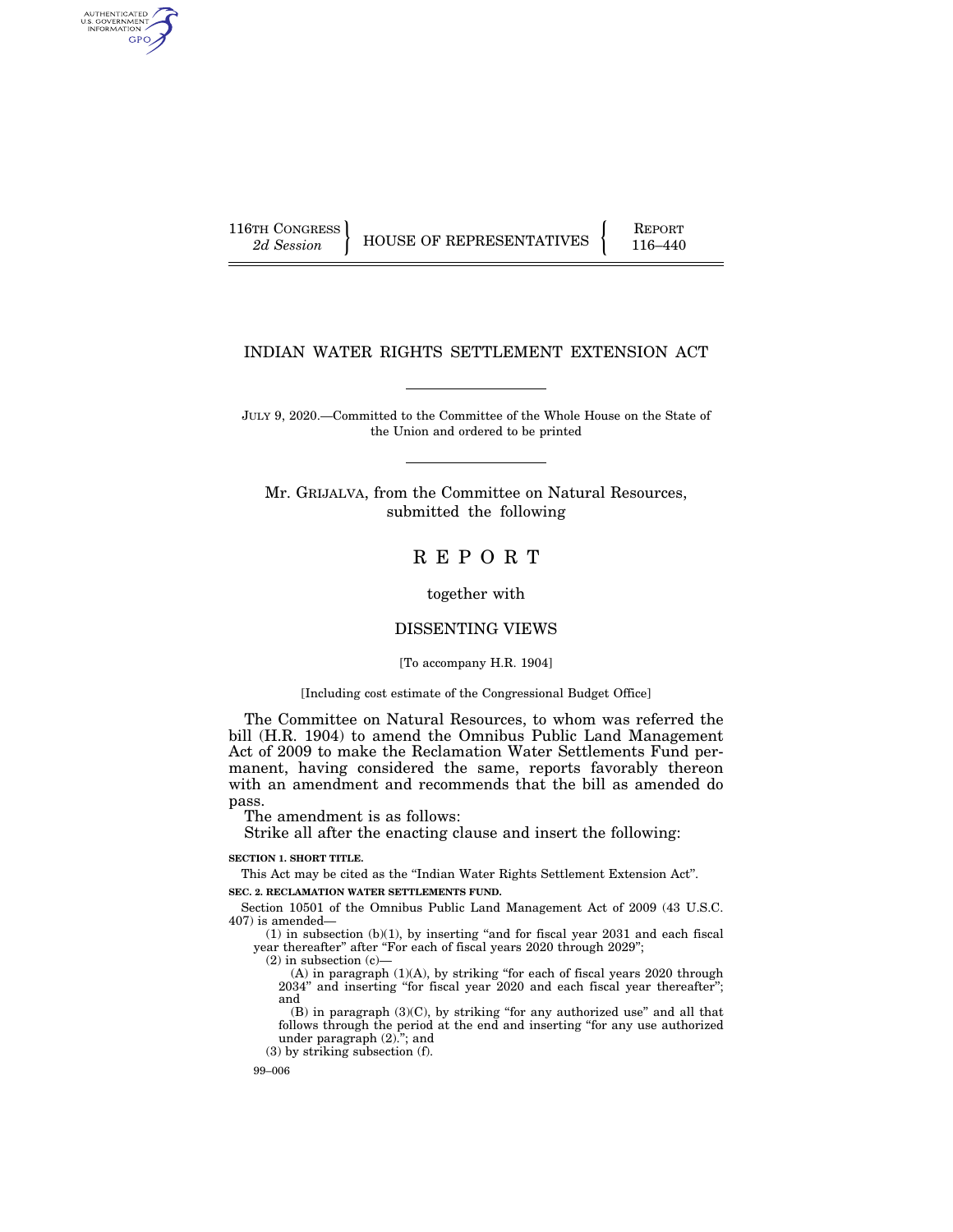#### PURPOSE OF THE BILL

The purpose of H.R. 1904 is to fund water infrastructure projects by amending the Omnibus Public Land Management Act of 2009 to make the Reclamation Water Settlements Fund permanent.

#### BACKGROUND AND NEED FOR LEGISLATION

Presently, numerous tribes across the country lack dependable drinking water, clean water, and wastewater infrastructure, even though the federal government has a legal obligation to help ensure tribal water access. To help address this legal obligation and improve clean water access, Congress historically has approved and funded Indian water rights settlements, which pay for water infrastructure serving tribal communities and quantify Indian reserved water rights.

Indian reserved water rights were first recognized by the Supreme Court in *Winters* v. *United States* in 1908.1 Under the *Winters* decision, whenever the federal government reserved lands for an Indian reservation, it also implicitly reserved enough water to support the purposes of the reservation. Practically speaking, the ruling means that tribes with federally established reservations have a legal right to enough water to sustain their tribal communities.

Despite the *Winters* decision, Indian water rights were left largely undeveloped and unprotected in the decades after 1908. By and large, the federal government failed to meet its legal trust responsibility to protect Indian water rights from competing water users during the 20th century. By contrast, federal policy and expenditures supported the construction of numerous water infrastructure projects to deliver water to non-Indian communities across the west. In many cases, this water delivered to non-Indian communities is water to which tribes have a legal entitlement.

Presently, tribes have two options to address the federal government's failure to honor its trust responsibility and secure the water they have legal entitlement to: (1) carry out litigation against the United States and non-Indian water users or  $(2)$  agree to a water settlement agreement with the United States and non-federal parties. The litigation route can involve trial costs that require millions of dollars from all parties for studies, expert reports, attorney fees, and other expenditures.<sup>2</sup> The adjudication is often complex and contentious and can last decades. Litigation also exposes the federal government to ''breach of trust'' claims for failing to protect Indian water rights, which can cost taxpayers billions.

Instead of litigation, negotiated Indian water rights settlements have been the preferred alternative for tribes, states, and the federal government, including the current administration and every Republican and Democratic administration since the 1970s.<sup>3</sup> Negotiated settlements are preferred because they relieve taxpayers

<sup>&</sup>lt;sup>1</sup>207 U.S. 564 (1908)

 $^2\text{See}, e.g.,$  TRIBAL WATER WORKING GRP., WATER IN INDIAN COUNTRY: CHALLENGES AND OPPORTUNITIES (2012), http://uttoncenter.umm.edu/pdfs/2012White\_Paper.pdf.  $^3\text{See}, e.g.,$  Hearing on H.R. 1904 Before the H. Comm. on Nat. Res. 20190404.pdf.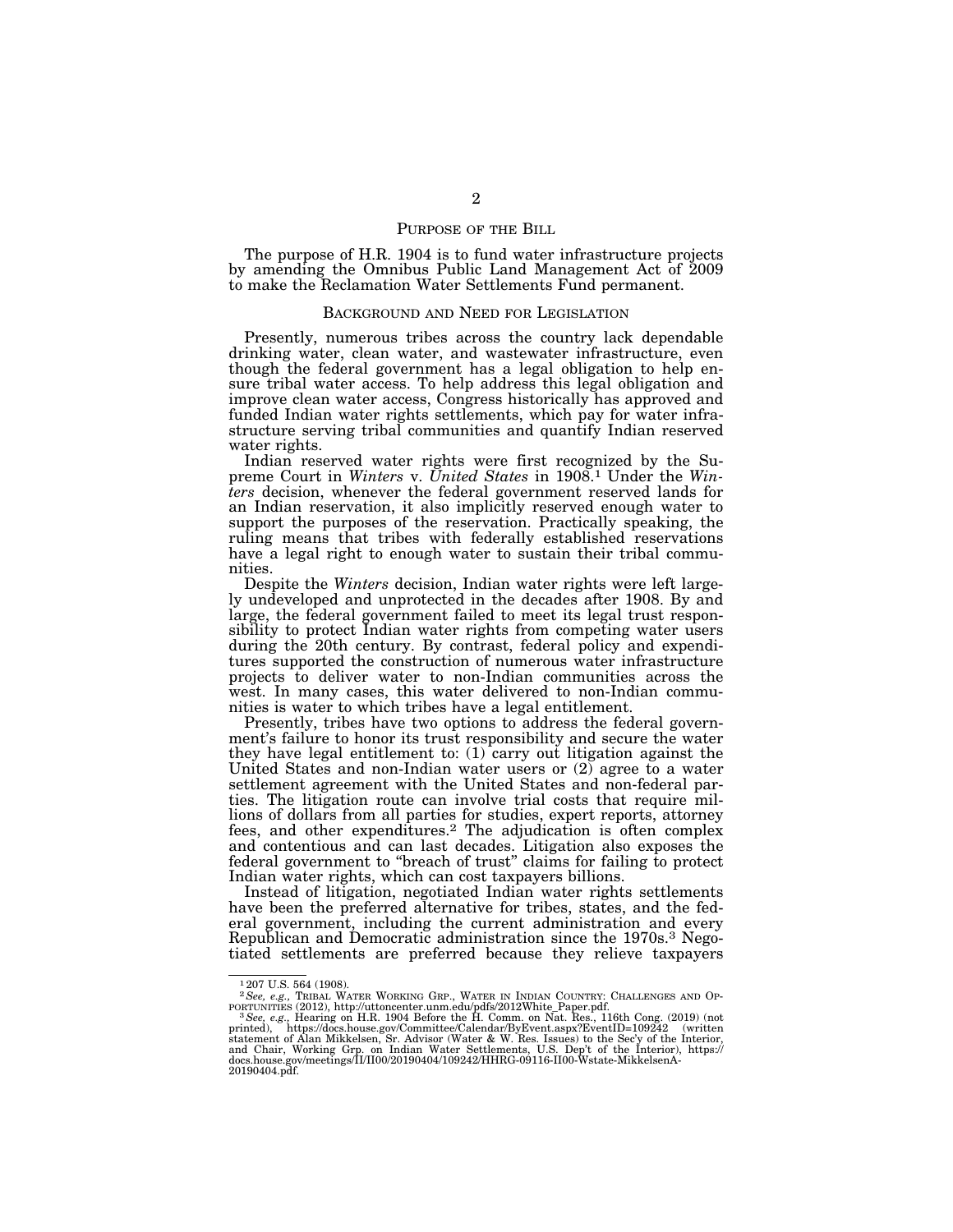from significant legal liability, provide water supply certainty for tribal and surrounding non-tribal communities, build cooperative solutions that benefit all stakeholders, and often include funding for important water infrastructure that allows a tribe to access the water to which they have a legal entitlement.

Indian water rights settlements typically address at least two major issues: quantifying ''paper water'' rights for tribes and ensuring that actual ''wet water'' reaches Indian lands and Native peoples through the construction of water delivery and other infrastructure. In the quantification process, the parties assess the exact amount of water under a tribe's reserved right. In order to turn quantified rights into wet water, tribes will often agree to a lower water quantity than they have a right to and waive "breach of trust'' claims against the federal government in exchange for federal infrastructure funding. Federal funding provided by these settlements is often used to construct water infrastructure serving tribal communities, such as water treatment facilities and water delivery canals.

#### *Funding Challenges*

Since 1978, thirty-six Indian water rights settlements have been federally approved with an estimated federal cost of nearly \$6 billion.4 In the last decade, Congress authorized seven new settlements that call for federal expenditures totaling approximately  $$2.5$  billion.<sup>5</sup> Enacting the settlement bills currently pending before Congress would cost an additional  $$2$  billion.<sup>6</sup> Furthermore, there are an additional twenty-one federal negotiating teams currently negotiating with twenty-one tribes on future settlements that will prompt new settlement legislation expected to cost several billion more.<sup>7</sup> In addition to settlements resulting from current negotiations, more federal negotiating teams will be appointed in future years that will spur additional settlement legislation. There are more than 280 federally recognized tribes in the west alone. While many of these tribes will require Indian water rights settlements, the federal government has finalized and funded settlements for only a fraction of the west's tribes over the past 40 years.

Without action, unreliable and insufficient federal funding will remain a significant barrier to the approval and full implementation of numerous future settlements. Salt River Project Associate General Manager David Roberts, appearing before the Natural Resources Committee, testified that ''funding [for] the infrastructure component of settlements continues to be a primary barrier'' to the "successful completion of Indian water rights settlements."<sup>8</sup>

<sup>&</sup>lt;sup>4</sup> Indian water rights settlements usually need to be federally approved by Congressional legislation or, more rarely, by either administrative action or court decision. CHARLES V. STERN, CONG. RESEARCH SERV., R44148, IND

lation or, more rarely, by either administrative action or court decision. CHARLES V. STERN, CONG. RESEARCH SERV, R44148, INDIAN WATER RIGHTS SETTLEMENTS (updated May 22, 2020).<br>
See source cited supra note 3.<br>
<sup>6</sup> See S.

Continued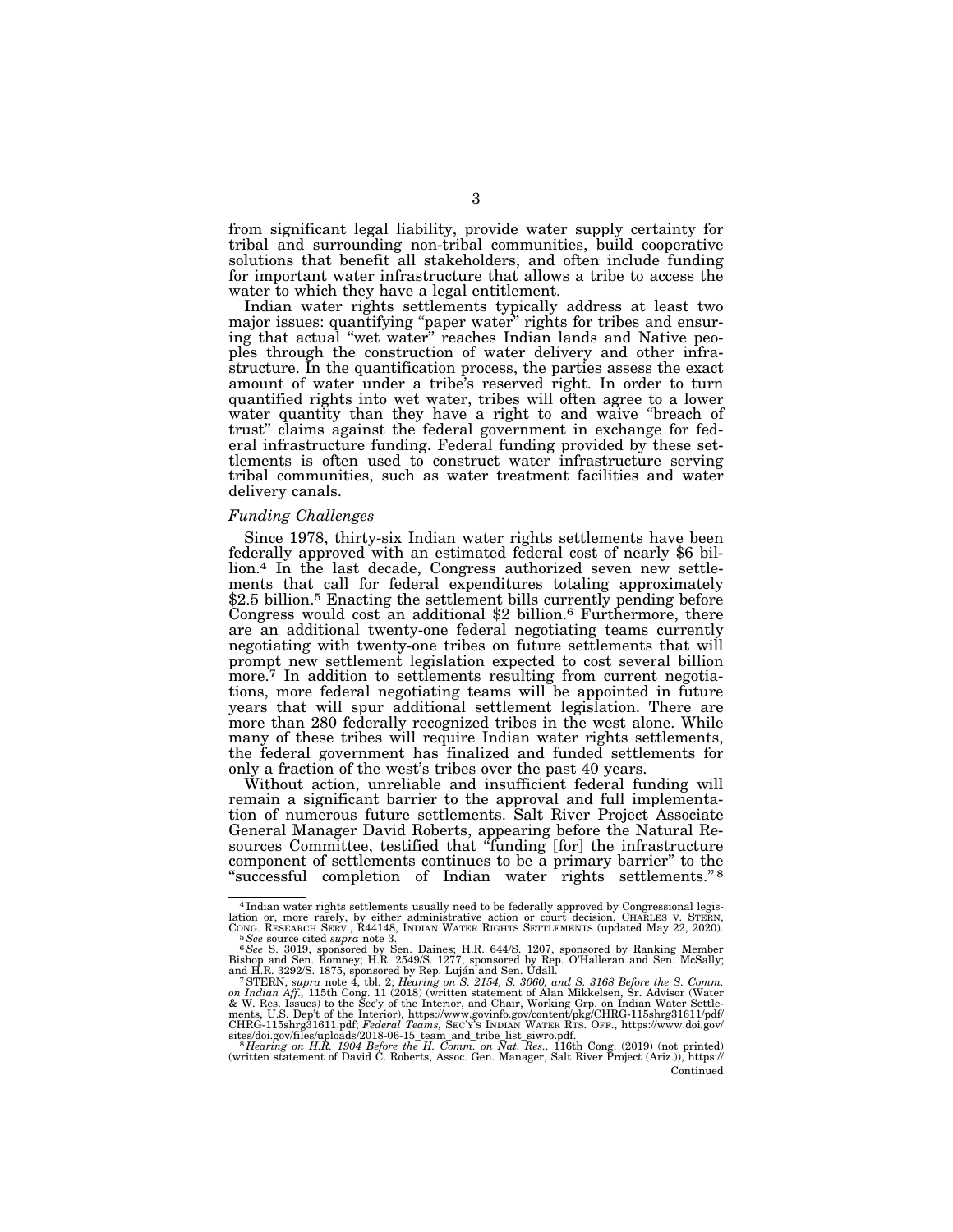Tohono O'odham Nation Chairman Edward D. Manuel identified similar funding challenges, testifying that ''the substantial difficulty in identifying and committing federal resources necessary to fully and fairly resolve water rights claims has led to uncertainty for tribes and non-Indians alike. This uncertainty is badly compounded by chronic underfunding of already-enacted tribal water settlements."<sup>9</sup> Insufficient funding provided through annual appropriations has also caused construction delays and increased total project costs.

To help provide a reliable, sufficient funding source to enact congressionally approved settlements, the Reclamation Water Settlements Fund (Settlements Fund) was created through Title X of the Omnibus Public Land Management Act of 2009.10 This statute directed the Secretary of the Treasury to annually deposit into the Settlements Fund, between 2020 and 2029, \$120 million in energy royalties from western states and other revenues (for a total of \$1.2) billion) that would otherwise have been deposited into the Reclamation Fund—a separate account within the U.S. Treasury authorized by Congress in 1902 to help pay for water infrastructure in the western states.11 For many years, the Reclamation Fund has received significant additional revenues that have gone unused or been diverted by the annual appropriations process for uses wholly unrelated to water infrastructure. This longstanding trend has accelerated in the past decade—deposits into the Reclamation Fund have exceeded expenditures by approximately \$1 billion on average per year since 2010.12 The statute creating the Reclamation Water Settlement Fund obligates a fraction of the unused deposits to fund critical tribal water infrastructure projects, allowing revenues intended for water infrastructure needs to be used for their intended purpose, instead of allowing the revenues to go unused or get diverted away from water infrastructure needs during the annual appropriations process.

Some members of the Committee's minority have spoken against the Reclamation Water Settlements Fund because its creation in 2009 originally included a delayed revenue sharing provision, which delayed the use of energy royalties and other revenues for tribal water infrastructure by a decade. These delayed revenue sharing provisions were intentionally modeled on measures supported by Republican Committee Members, including the Gulf of Mexico Energy Security Act (P.L. 109–432), which has the same provision delaying revenue sharing by a decade.

Some members of the Committee's minority also have said an extension of the Settlements Fund is unneeded at this time because the Fund will receive \$120 million annually until 2029. The funding made available through 2029, however, is already spoken for

docs.house.gov/meetings/II/II00/20190404/109242/HHRG-116-II00-Wstate-RobertsD-20190404.pdf.

<sup>20190404.</sup>pdf. 9 *Hearing on H.R.1904 Before the H. Comm. on Nat. Res.,* 116th Cong. (2019) (not printed) (written statement of Edward D. Manuel, Chairman, Tohono O'odham Nation of Ariz.), https://

docs.house.gov/meetings/II/II00/20190404/109242/HHRG-116-II00-Wstate-ManuelE-<br>20190404.pdf.<br>- <sup>10</sup> Pub. L. No. 111–11, tit. X, pt. II, §10,501, 123 Stat. 991, 1375 (2009), https://

www.congress.gov/111/plaws/publ11/PLAW-111publ11.pdf.<br><sup>11</sup>Not to be confused with the Reclamation Water Settlements Fund, the Reclamation Fund<br>was established under the Reclamation Act of 1902 to pay for the construction a

May 21, 2019).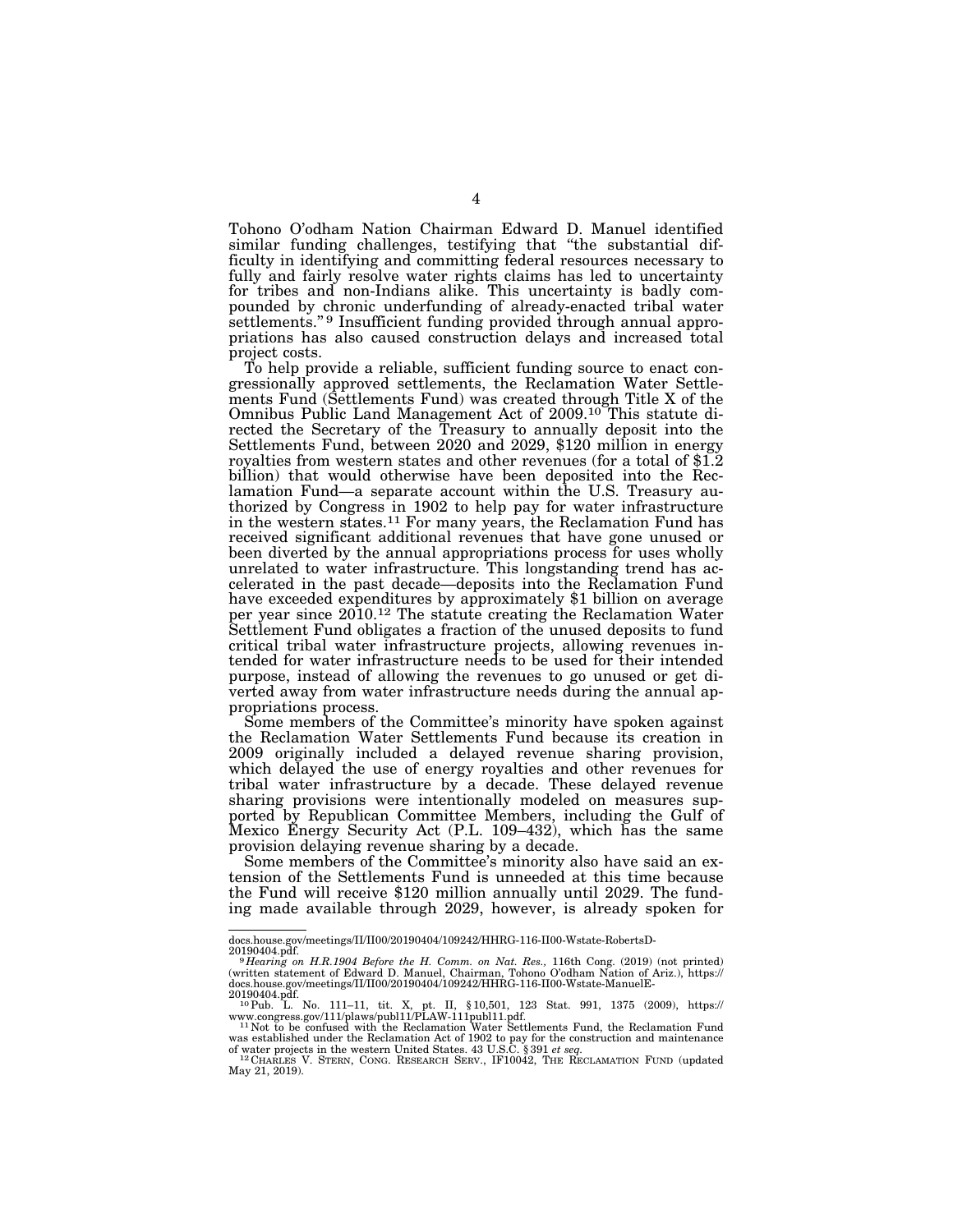and is expected to be obligated to a handful of existing, congressionally approved settlements. In written testimony before the Committee, the Trump administration confirmed that these existing funds are not expected to be available for any currently pending or future settlements absent a Settlements Fund extension, testifying that ''it appears that there will be little, if any, funding in the Settlements Fund for settlements'' other than a small number of existing, Congressionally approved settlements.13

Other objections raised during Committee proceedings had little to do with the legislation itself and focused instead on advocating for a process used by former Chair Rob Bishop to provide congressional authorization for Indian water rights settlements. The former process delegated Congress' authority to authorize settlement approval legislation to staff of the Departments of Justice and Interior as well as the Office of Management and Budget by giving each Executive Branch agency veto power over the House authorizing Committee's ability to consider settlement legislation. This limitation on Congress' authority to authorize legislation was not adopted in the 116th Congress.

H.R. 1904 does not address or amend the settlement authorization process in any way or affect the requirement that individual settlements be authorized by Congress. It should be noted that H.R. 1904 is also similar to Ranking Member Bishop's Restore Our Parks Act, which similarly redirects surplus federal energy revenues to specific purposes outside of the appropriations process.14 The primary difference is that H.R. 1904 directs surplus revenues toward meeting tribal trust obligations and securing clean water infrastructure for Native American households, which are 19 times as likely as white households to lack complete running water and indoor plumbing.15

Apart from limited opposition from some Republican members of the Committee, there is widespread bipartisan support for extending the Reclamation Water Settlements Fund. A ten-year extension of the Settlements Fund was recently approved by the Republicanled Senate committee of jurisdiction without controversy.<sup>16</sup> The appointed representatives for all Republican and Democratic western state governors have also expressed support for extending the Reclamation Water Settlements Fund,<sup>17</sup> along with several major tribal, municipal, and agricultural water stakeholders across the west. The Committee and interested stakeholders support an extension of the Reclamation Water Settlements Fund because it will prevent costly, protracted, and divisive water rights litigation across the western states; provide water supply certainty for the west by set-

 $^{13}Hearing$  on H.R. 1904 Before the H. Comm. on Nat. Res., 116th Cong. (2019) (not printed) (written statement of Alan Mikkelsen, Sr. Advisor (Water & W. Res. Issues) to the Secy of the Interior, and Chair, Working Grp. on I

 $\begin{tabular}{lllllllll} 20190404.pdf. & ^{14}See section\ 2 of H.R.~1225. & ^{14}See section\ 2 of H.R.~1225. & ^{15}See, e.g., DIGDEEP RGHT TO WATER PROJ. & U.S. WATER ALLIANCE, CLOSING THE WATER Access GAP IN THE UNITED STRTES & ^{22} (2019), http://uswateralliance.org/sites/Classes\ 2084the%20064n@720the%20064the%20084a469th@720the%20084a40th@80000000000000000000000000000$ 

<sup>116</sup>srpt189.pdf.<br><sup>17</sup>*See Hearing on H.R.1904 Before the H. Comm. on Nat. Res.*, 116th Cong. (2019) (not print-<br>ed) (written statement of Michelle Bushman, Legal Counsel, W. States Water Council), https://<br>docs.house.gov/me 20190404.pdf.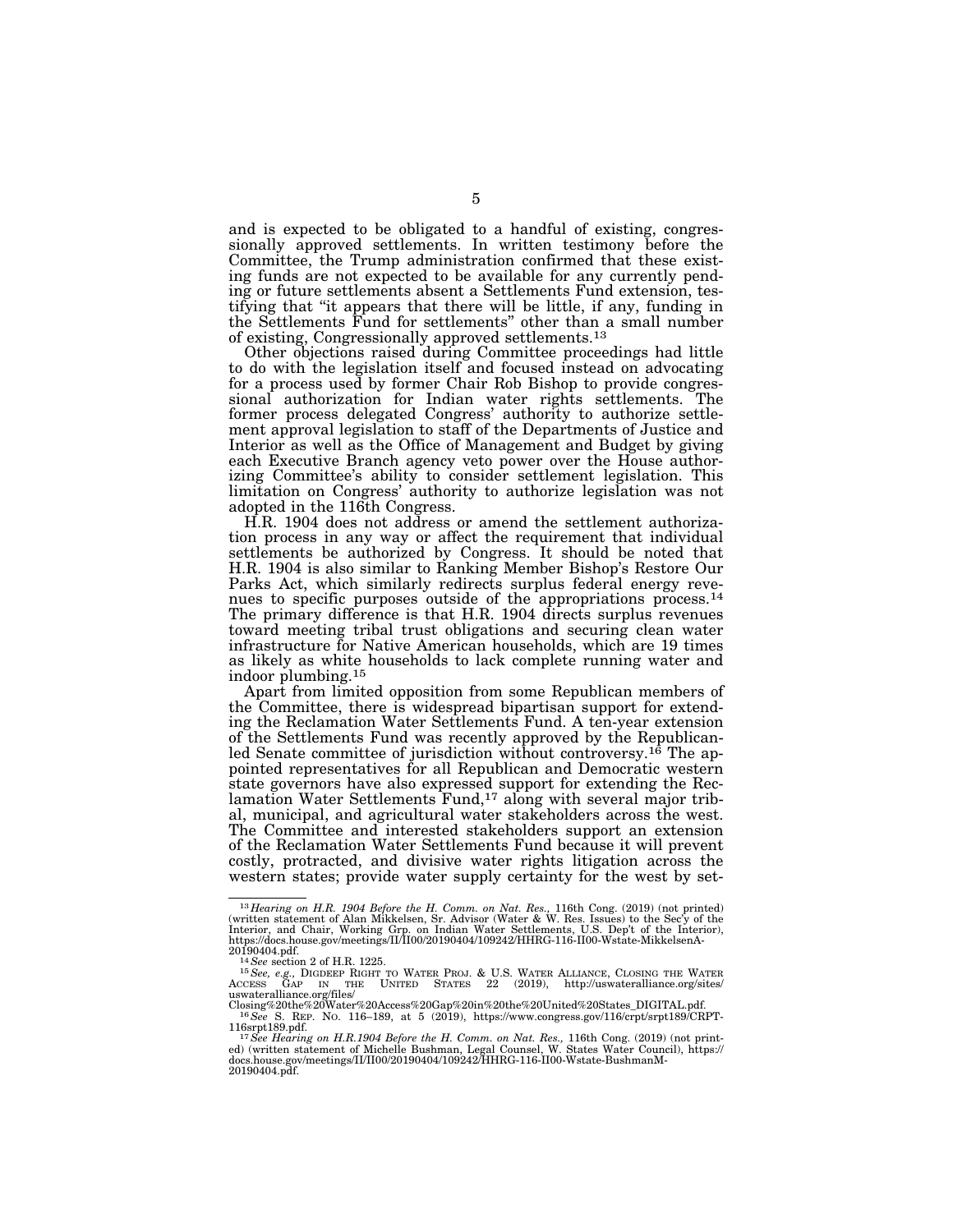tling the west's major remaining unsettled water rights claims; help enact settlements without needless and costly delays attributable to an uncertain annual appropriations process; and secure drinking water, clean water, and wastewater infrastructure for the numerous tribes suffering through the health and economic consequences caused by a lack of safe water and basic water infrastructure.

#### COMMITTEE ACTION

H.R. 1904 was introduced on March 27, 2019, by Chair Raúl M. Grijalva (D-AZ). The bill was referred solely to the Committee on Natural Resources. On April 4, 2019, the full Committee held a hearing on the bill. On February 12, 2020, the Natural Resources Committee met to consider the bill. Chair Grijalva offered an amendment in the nature of a substitute, which was agreed to by voice vote. The bill, as amended, was adopted and ordered favorably reported to the House of Representatives by a roll call vote of 22 yeas and 14 nays, as follows: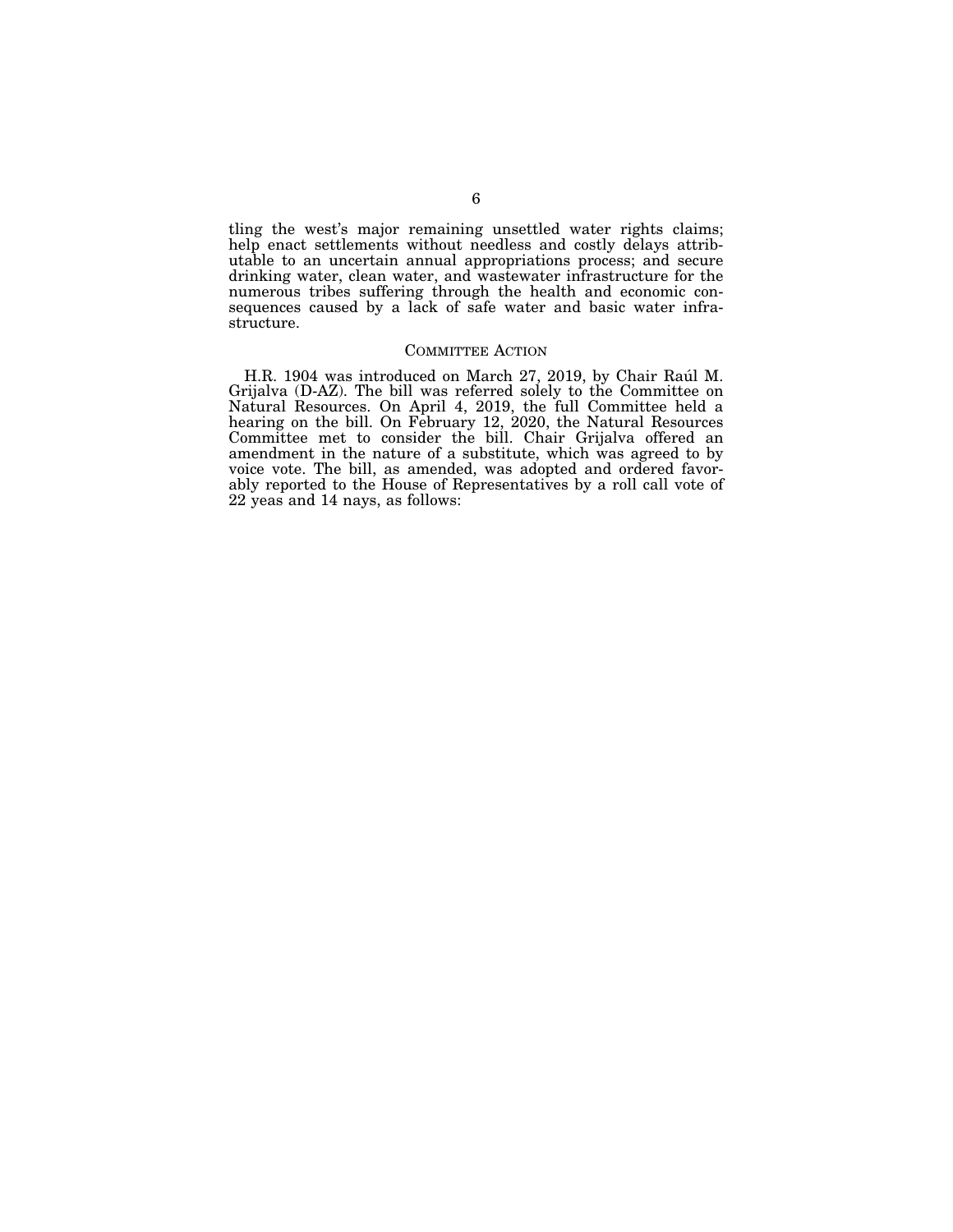# Date: February 12, 2020

# **COMMITTEE ON NATURAL RESOURCES**<br>116<sup>th</sup> Congress - Roll Call

Bill / Motion: H.R. 1904

#### Amendment:

**Disposition:** 

Final Passage: H.R. 1904, as amended, was ordered favorably reported to the House of Representatives by a roll call vote of 22 yeas and 14 nays.

|                | <b>DEM. MEMBERS (25)</b>                 | <b>YEAS</b>                | <b>NAYS</b>             | <b>PRESENT</b> |
|----------------|------------------------------------------|----------------------------|-------------------------|----------------|
| 1              | Mr. Brown, MD                            | х                          |                         |                |
| 2              | Mr. Cartwright, PA                       | $\overline{\textsf{x}}$    |                         |                |
| 3              | Mr. Case, HI                             | x                          |                         |                |
|                | 4 Mr Clay, MO                            | $\overline{\textsf{x}}$    |                         |                |
| 5              | Mr. Costa, CA                            | X                          |                         |                |
| 6              | Mr. Cox, CA                              | $\overline{\mathsf{x}}$    |                         |                |
|                | 7 Mr. Cunningham, SC                     | X                          |                         |                |
|                | 8 Ms. DeGette, CO                        | X                          |                         |                |
|                | 9 Mrs. Dingell, MI                       | X                          |                         |                |
|                | 10 Mr. Gallego, AZ                       | $\overline{\mathsf{x}}$    |                         |                |
|                | 11 Mr. Grijalva, AZ (Chair)              | Χ                          |                         |                |
|                | 12 Mr. Garcia, IL                        | $\overline{\mathsf{x}}$    |                         |                |
|                | 13 Ms. Haaland, NM                       | $\overline{\mathsf{x}}$    |                         |                |
|                |                                          | x                          |                         |                |
|                | 14 Mr. Horsford, NV                      | $\overline{\mathsf{x}}$    |                         |                |
|                | 15 Mr. Huffman, CA                       |                            |                         |                |
|                | 16 Mr Levin, CA                          | $\overline{\textsf{x}}$    |                         |                |
|                | 17 Mr. Lowenthal, CA                     | $\overline{\mathsf{x}}$    |                         |                |
|                | 18 Mr. McEachin, VA                      |                            |                         |                |
|                | 19 Ms. Napolitano, CA                    | X                          |                         |                |
|                | 20 Mr. Neguse, CO                        |                            |                         |                |
|                | 21 Mr. Sablan, CNMI                      | X                          |                         |                |
|                | 22 Mr. San Nicolas, GU                   | $\overline{\textsf{x}}$    |                         |                |
|                | 23 Mr. Soto, FL                          | X                          |                         |                |
|                | 24 Mr. Tonko, NY<br>25 Ms. Velázquez, NY |                            |                         |                |
| 26             |                                          |                            |                         |                |
|                | REP. MEMBERS (19)                        | Y                          | Ν                       | P              |
| 1              | Mr. Bishop, UT (Ranking)                 |                            | Χ                       |                |
| $\overline{2}$ | Ms. Cheney, WY                           |                            | X                       |                |
| 3              | Mr. Cook, CA                             |                            | $\overline{\mathsf{x}}$ |                |
| 4              | Mr. Curtis, UT                           |                            | X                       |                |
| 5              | Mr. Fulcher, ID                          |                            | $\overline{\mathsf{x}}$ |                |
| 6.             | Mr. Gohmert, TX                          |                            | X                       |                |
| 7              | Ms. González-Colón, PR                   |                            | $\overline{\mathsf{x}}$ |                |
|                | Mr. Gosar, AZ                            |                            | $\overline{\mathsf{x}}$ |                |
| 8              |                                          |                            |                         |                |
|                | 9 Mr. Graves, LA                         |                            | X                       |                |
|                | 10 Mr. Hern, OK                          |                            | $\overline{\mathsf{x}}$ |                |
|                | 11 Mr. Hice, GA                          |                            |                         |                |
|                | 12 Mr. Johnson, LA                       |                            | $\overline{\mathsf{x}}$ |                |
|                | 13 Mr. Lamborn, CO                       |                            | X                       |                |
|                | 14 Mr. McClintock, CA                    |                            | ╦                       |                |
|                | 15 Mrs. Radewagen, AS                    |                            |                         |                |
|                | 16 Mr. Webster, FL                       |                            |                         |                |
|                | 17 Mr. Westerman, AR                     |                            |                         |                |
|                | 18 Mr. Wittman, VA                       |                            | x                       |                |
|                | 19 Mr. Young, AK                         | х                          |                         |                |
|                | <b>TOTALS</b>                            | $\overline{2}\overline{2}$ | 14                      |                |
|                | Total: 44 / Quorum: 15 / Report: 23      | <b>YEAS</b>                | <b>NAYS</b>             | PRESENT        |

7/7/2020 3:26 PM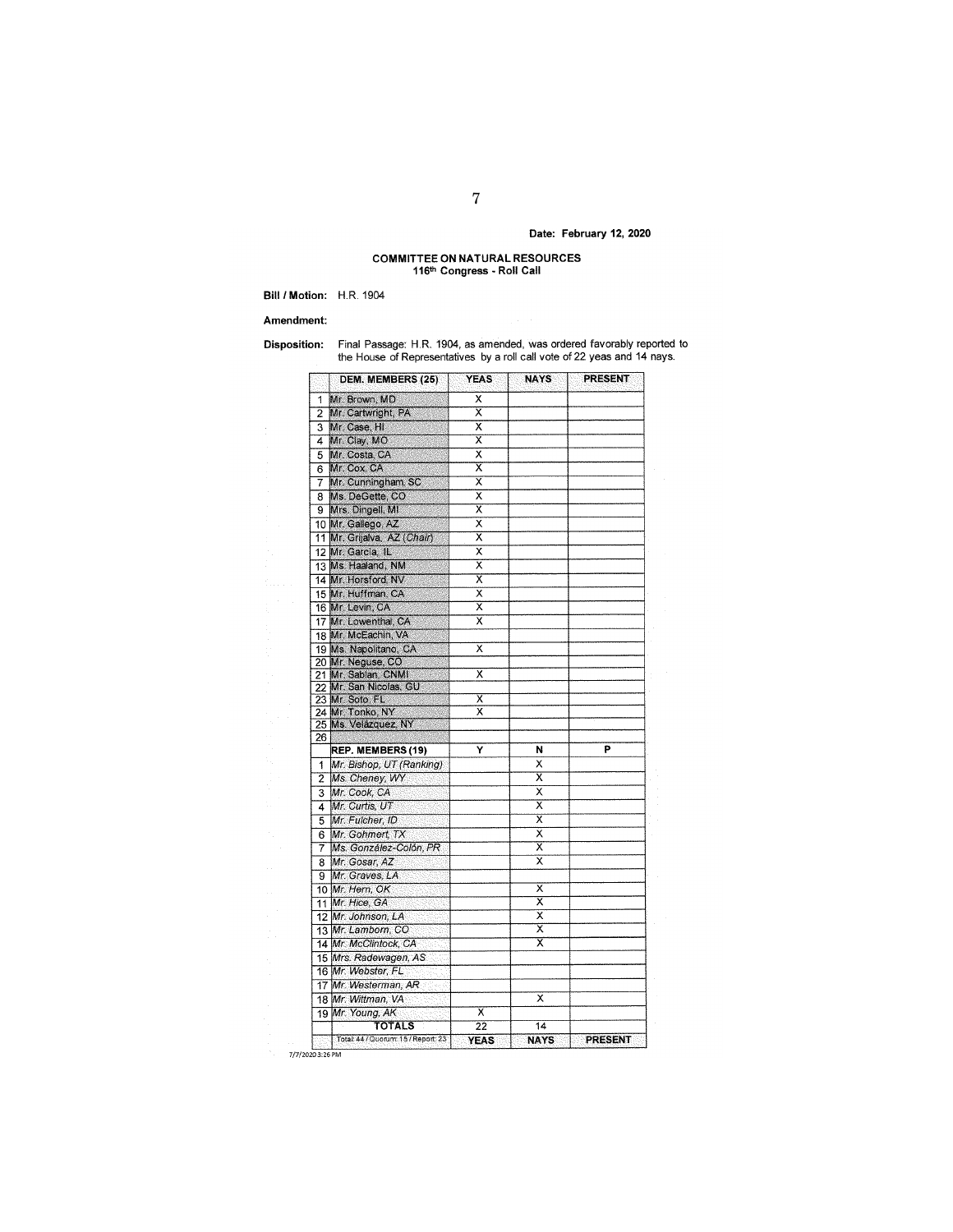On July 1, 2020, the House of Representatives passed H.R. 2, the Moving Forward Act, which included the text of H.R. 1904.

#### **HEARINGS**

For the purposes of section 103(i) of H. Res. 6 of the 116th Congress—the following hearing was used to develop or consider H.R. 1904: legislative hearing by the full House Committee on Natural Resources held on April 4, 2019.

#### COMMITTEE OVERSIGHT FINDINGS AND RECOMMENDATIONS

Regarding clause  $2(b)(1)$  of rule X and clause  $3(c)(1)$  of rule XIII of the Rules of the House of Representatives, the Committee on Natural Resources' oversight findings and recommendations are reflected in the body of this report.

## COMPLIANCE WITH HOUSE RULE XIII AND CONGRESSIONAL BUDGET ACT

1. *Cost of Legislation and the Congressional Budget Act.* With respect to the requirements of clause  $3(c)(2)$  and  $(3)$  of rule XIII of the Rules of the House of Representatives and sections 308(a) and 402 of the Congressional Budget Act of 1974, the Committee has received the following estimate for the bill from the Director of the Congressional Budget Office:

> U.S. CONGRESS, CONGRESSIONAL BUDGET OFFICE, *Washington, DC, March 24, 2020.*

Hon. RAÚL M. GRIJALVA,

*Chairman, Committee on Natural Resources, House of Representatives, Washington, DC.* 

DEAR MR. CHAIRMAN: The Congressional Budget Office has prepared the enclosed cost estimate for H.R. 1904, the Indian Water Rights Settlement Extension Act.

If you wish further details on this estimate, we will be pleased to provide them. The CBO staff contact is Aurora Swanson. Sincerely,

> PHILLIP L. SWAGEL, *Director.*

Enclosure.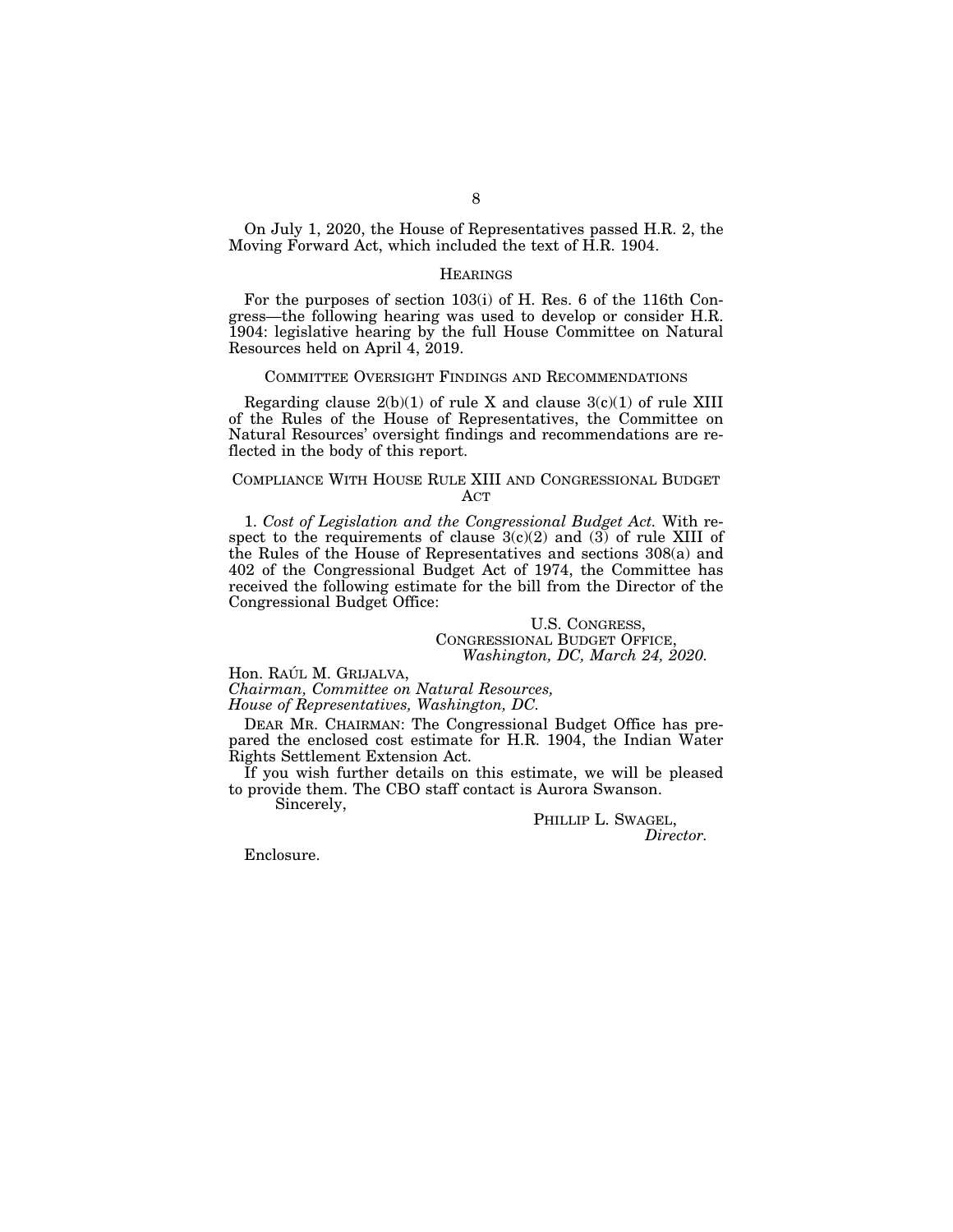| By Fiscal Year, Millions of Dollars                                    | 2020          | 2020-2025                           | 2020-2030 |
|------------------------------------------------------------------------|---------------|-------------------------------------|-----------|
| Direct Spending (Outlays)                                              |               |                                     |           |
| <b>Revenues</b>                                                        | 0             | o                                   |           |
| Increase or Decrease (-)<br>in the Deficit                             |               |                                     |           |
| <b>Spending Subject to</b><br><b>Appropriation (Outlays)</b>           | o             |                                     | 0         |
| Statutory pay-as-you-go<br>procedures apply?                           | No.           | <b>Mandate Effects</b>              |           |
| Increases on-budget deficits in any<br>of the four consecutive 10-year | < \$5 billion | Contains intergovernmental mandate? |           |
| periods beginning in 2031?                                             |               | Contains private-sector mandate?    | No        |

H.R. 1904 would appropriate \$120 million to the Reclamation Water Settlements Fund beginning in 2031 and every year thereafter to pay for the cost of any future Indian water settlements entered into during 2031 and future years. The fund was established to provide dedicated funding for federally approved Indian water settlements, which generally require construction of water distribution facilities. Because the appropriation would occur after 2030, CBO estimates there would be no effect on the budget over the 2020–2030 period.

Under current law, about \$1.2 billion is available to fund those settlements over the 2020–2030 period. However, the fund expires in 2034 and any unobligated amounts will not be available for water settlements after that expiration. The bill would eliminate the termination date.

CBO estimates that enacting H.R. 1904 would increase direct spending by about \$1 billion in each of the four consecutive 10-year periods beginning in 2031. Thus, enacting the bill would not increase on-budget deficits by more than \$5 billion in any of those periods.

The CBO staff contact for this estimate is Aurora Swanson. The estimate was reviewed by H. Samuel Papenfuss, Deputy Director of Budget Analysis.

2. *General Performance Goals and Objectives.* As required by clause  $3(c)(4)$  of rule XIII, the general performance goals and objectives of this bill are to fund water infrastructure projects by amending the Omnibus Public Land Management Act of 2009 to make the Reclamation Water Settlements Fund permanent.

#### EARMARK STATEMENT

This bill does not contain any Congressional earmarks, limited tax benefits, or limited tariff benefits as defined under clause  $9(e)$ ,  $9(f)$ , and  $9(g)$  of rule XXI of the Rules of the House of Representatives.

# UNFUNDED MANDATES REFORM ACT STATEMENT

This bill contains no unfunded mandates.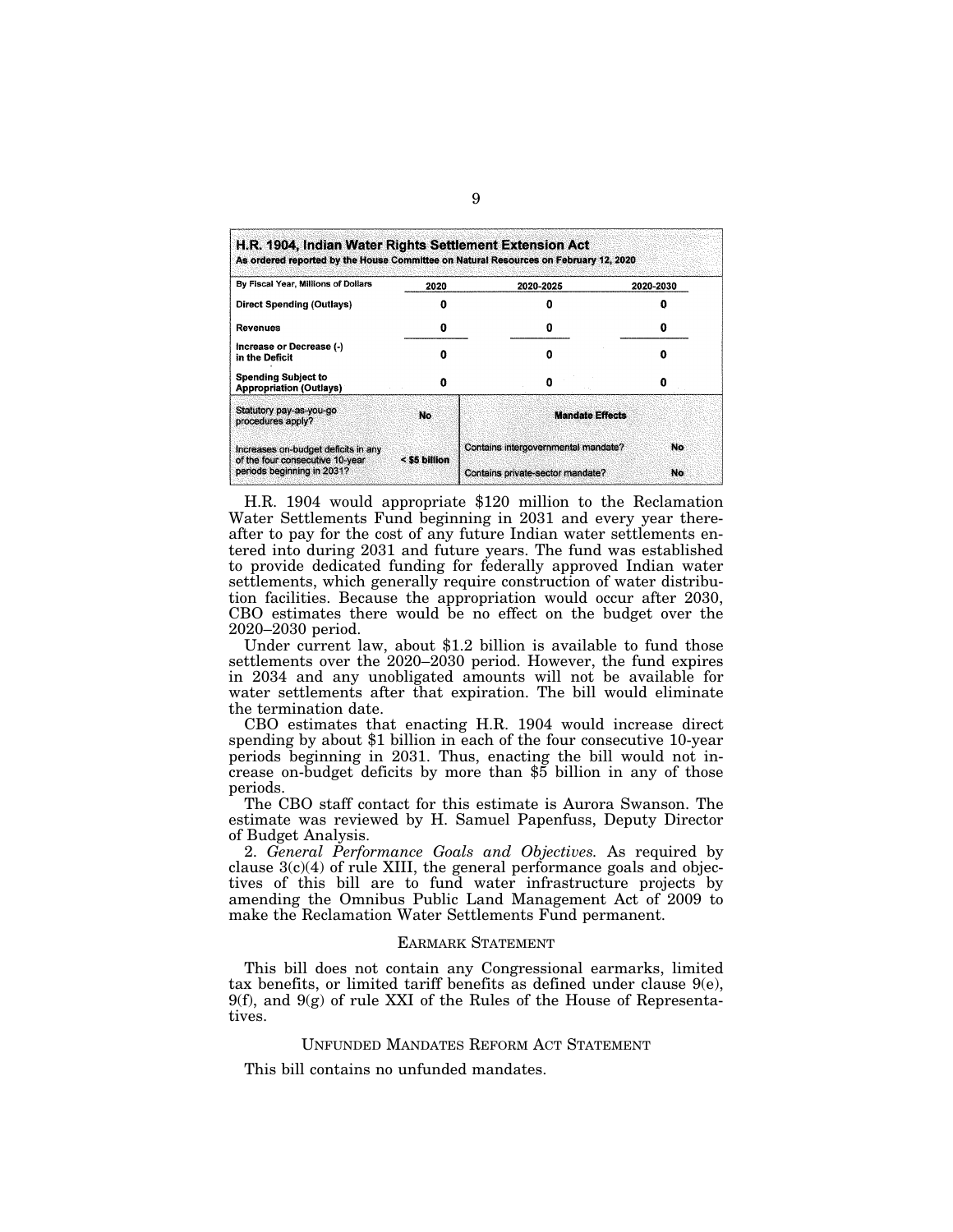#### EXISTING PROGRAMS

This bill does not establish or reauthorize a program of the federal government known to be duplicative of another program.

### APPLICABILITY TO LEGISLATIVE BRANCH

The Committee finds that the legislation does not relate to the terms and conditions of employment or access to public services or accommodations within the meaning of section  $10\overline{2(b)}(3)$  of the Congressional Accountability Act.

#### PREEMPTION OF STATE, LOCAL, OR TRIBAL LAW

Any preemptive effect of this bill over state, local, or tribal law is intended to be consistent with the bill's purposes and text and the Supremacy Clause of Article VI of the U.S. Constitution.

#### CHANGES IN EXISTING LAW MADE BY THE BILL, AS REPORTED

In compliance with clause 3(e) of rule XIII of the Rules of the House of Representatives, changes in existing law made by the bill, as reported, are shown as follows (existing law proposed to be omitted is enclosed in black brackets, new matter is printed in italics, and existing law in which no change is proposed is shown in roman):

#### **OMNIBUS PUBLIC LAND MANAGEMENT ACT OF 2009**

\* \* \* \* \* \* \*

# **TITLE X—WATER SETTLEMENTS**

# **Subtitle A—San Joaquin River Restoration Settlement**

\* \* \* \* \* \* \*

# **PART II—RECLAMATION WATER SETTLEMENTS FUND**

#### **SEC. 10501. RECLAMATION WATER SETTLEMENTS FUND.**

(a) ESTABLISHMENT.—There is established in the Treasury of the United States a fund, to be known as the ''Reclamation Water Settlements Fund'', consisting of—

(1) such amounts as are deposited to the Fund under subsection (b); and

(2) any interest earned on investment of amounts in the Fund under subsection (d).<br>(b) DEPOSITS TO FUND.—

(b) DEPOSITS TO FUND.— (1) IN GENERAL.—For each of fiscal years 2020 through 2029 *and for fiscal year 2031 and each fiscal year thereafter*, the Secretary of the Treasury shall deposit in the Fund, if available, \$120,000,000 of the revenues that would otherwise be deposited for the fiscal year in the fund established by the first section of the Act of June 17, 1902 (32 Stat. 388, chapter 1093).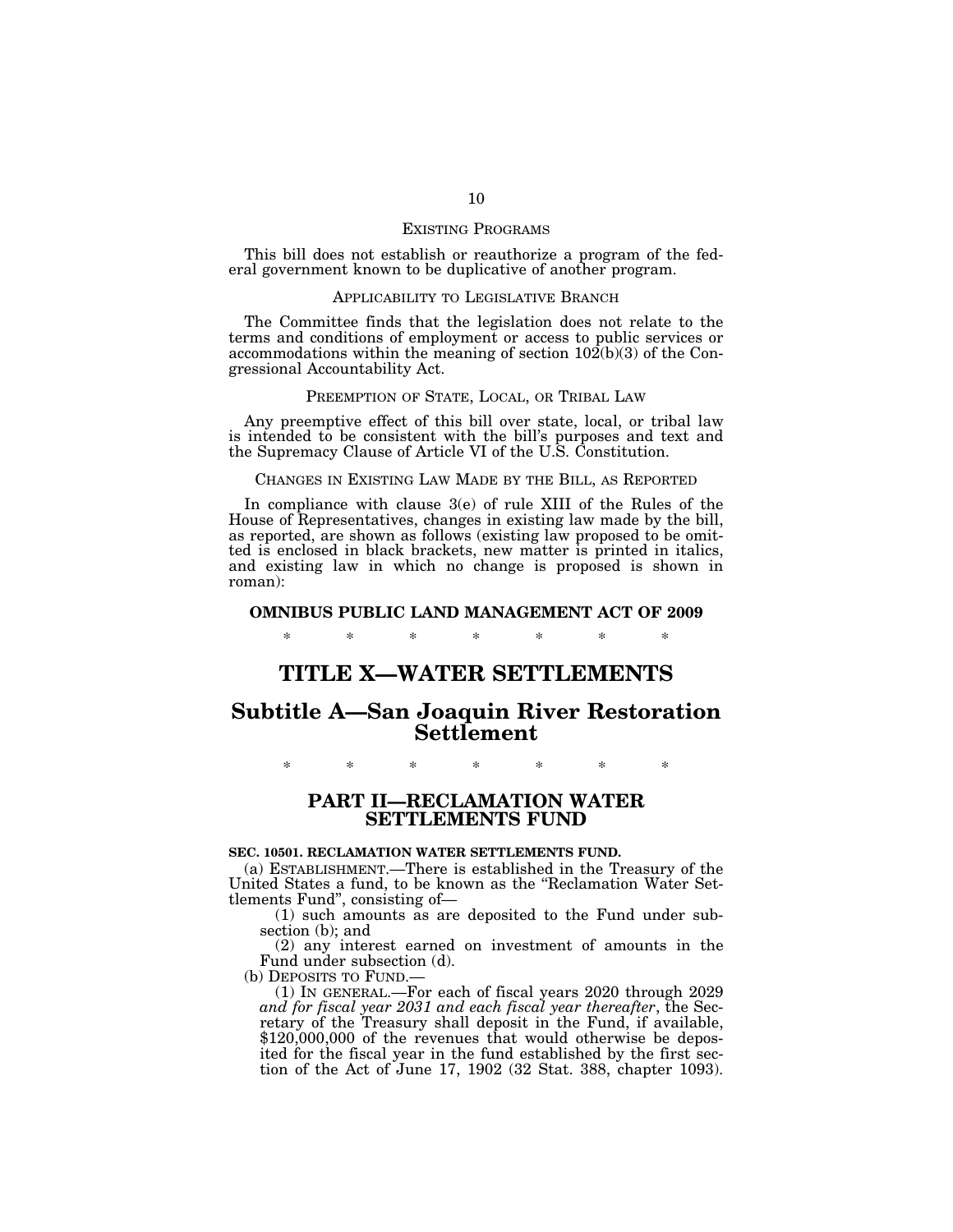(2) AVAILABILITY OF AMOUNTS.—Amounts deposited in the Fund under paragraph (1) shall be made available pursuant to this section—

(A) without further appropriation; and

(B) in addition to amounts appropriated pursuant to any authorization contained in any other provision of law.<br>(c) EXPENDITURES FROM FUND.—

(1) IN GENERAL.—<br>(A) EXPENDITURES.—Subject to subparagraph (B), [for each of fiscal years 2020 through 2034**]** *for fiscal year 2020* and each *fiscal year thereafter*, the Secretary may expend *from the Fund an amount not to exceed* \$120,000,000, plus the interest accrued in the Fund, for the fiscal year in which expenditures are made pursuant to paragraphs (2) and (3).

(B) ADDITIONAL EXPENDITURES.—The Secretary may expend more than \$120,000,000 for any fiscal year if such amounts are available in the Fund due to expenditures not reaching \$120,000,000 for prior fiscal years.

(2) AUTHORITY.—The Secretary may expend money from the Fund to implement a settlement agreement approved by Congress that resolves, in whole or in part, litigation involving the United States, if the settlement agreement or implementing legislation requires the Bureau of Reclamation to provide financial assistance for, or plan, design, and construct—

(A) water supply infrastructure; or

(B) a project—

(i) to rehabilitate a water delivery system to conserve water; or

(ii) to restore fish and wildlife habitat or otherwise improve environmental conditions associated with or affected by, or located within the same river basin as, a Federal reclamation project that is in existence on the date of enactment of this Act.

(3) USE FOR COMPLETION OF PROJECT AND OTHER SETTLE-<br>MENTS.—  $(A)$  PRIORITIES.—

(i)  $FIRST PRIORITY. —$ <br>(I) IN GENERAL.—The first priority for expenditure of amounts in the Fund during the entire period in which the Fund is in existence shall be for the purposes described in, and in the order of, clauses  $(i)$  through  $(iv)$  of subparagraph  $(B)$ .

(II) RESERVED AMOUNTS.—The Secretary shall reserve and use amounts deposited into the Fund in accordance with subclause (I).

(ii) OTHER PURPOSES.—Any amounts in the Fund that are not needed for the purposes described in subparagraph (B) may be used for other purposes authorized in paragraph (2).<br>(B) COMPLETION OF PROJECT.—

(i)  $NAVAJO-GALLUP WATER SUPPLY PROJECT. —$ <br>(I) IN GENERAL.—Subject to subclause (II), effec-

tive beginning January 1, 2020, if, in the judgment of the Secretary on an annual basis the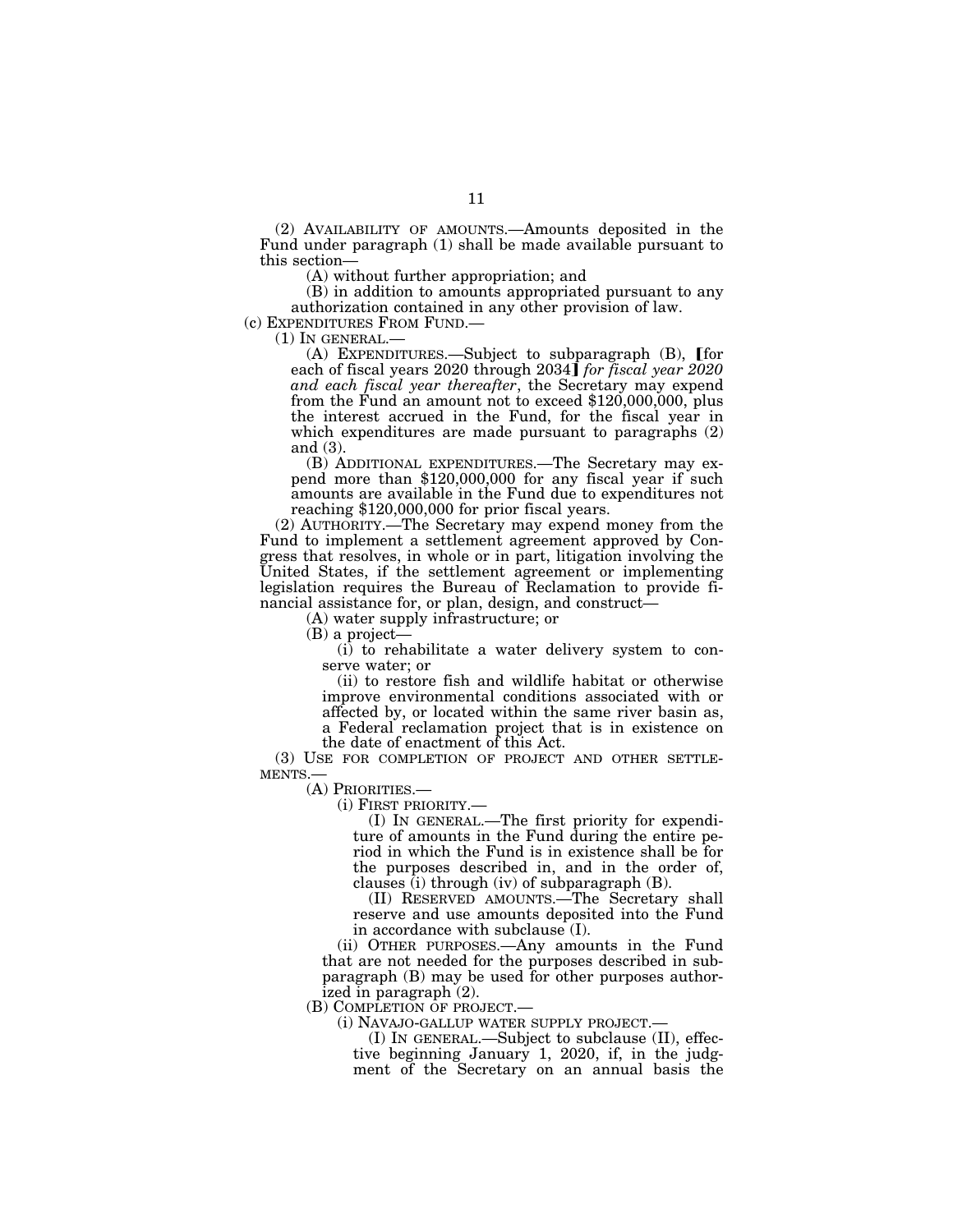deadline described in section  $10701(e)(1)(A)(ix)$  is unlikely to be met because a sufficient amount of funding is not otherwise available through appropriations made available pursuant to section 10609(a), the Secretary shall expend from the Fund such amounts on an annual basis consistent with paragraphs  $(1)$  and  $(2)$ , as are necessary to pay the Federal share of the costs, and substantially complete as expeditiously as practicable, the construction of the water supply infrastructure authorized as part of the Project.

(II) MAXIMUM AMOUNT.—

(aa) IN GENERAL.—Except as provided under item (bb), the amount expended under subclause (I) shall not exceed \$500,000,000 for the period of fiscal years 2020 through 2029.

(bb) EXCEPTION.—The limitation on the expenditure amount under item (aa) may be exceeded during the entire period in which the Fund is in existence if such additional funds can be expended without limiting the amounts identified in clauses (ii) through (iv).

(ii) OTHER NEW MEXICO SETTLEMENTS.— (I) IN GENERAL.—Subject to subclause (II), effec-

tive beginning January 1, 2020, in addition to the funding made available under clause (i), if in the judgment of the Secretary on an annual basis a sufficient amount of funding is not otherwise available through annual appropriations, the Secretary shall expend from the Fund such amounts on an annual basis consistent with paragraphs (1) and (2), as are necessary to pay the Federal share of the remaining costs of implementing the Indian water rights settlement agreements entered into by the State of New Mexico in the Aamodt adjudication and the Abeyta adjudication, if such settlements are subsequently approved and authorized by an Act of Congress and the implementation period has not already expired.

(II) MAXIMUM AMOUNT.—The amount expended under subclause (I) shall not exceed \$250,000,000. (iii) MONTANA SETTLEMENTS.—

(I) IN GENERAL.—Subject to subclause (II), effective beginning January 1, 2020, in addition to funding made available pursuant to clauses (i) and (ii), if in the judgment of the Secretary on an annual basis a sufficient amount of funding is not otherwise available through annual appropriations, the Secretary shall expend from the Fund such amounts on an annual basis consistent with paragraphs (1) and (2), as are necessary to pay the Federal share of the remaining costs of implementing Indian water rights settlement agreements entered into by the State of Montana with the Blackfeet Tribe, the Crow Tribe, or the Gros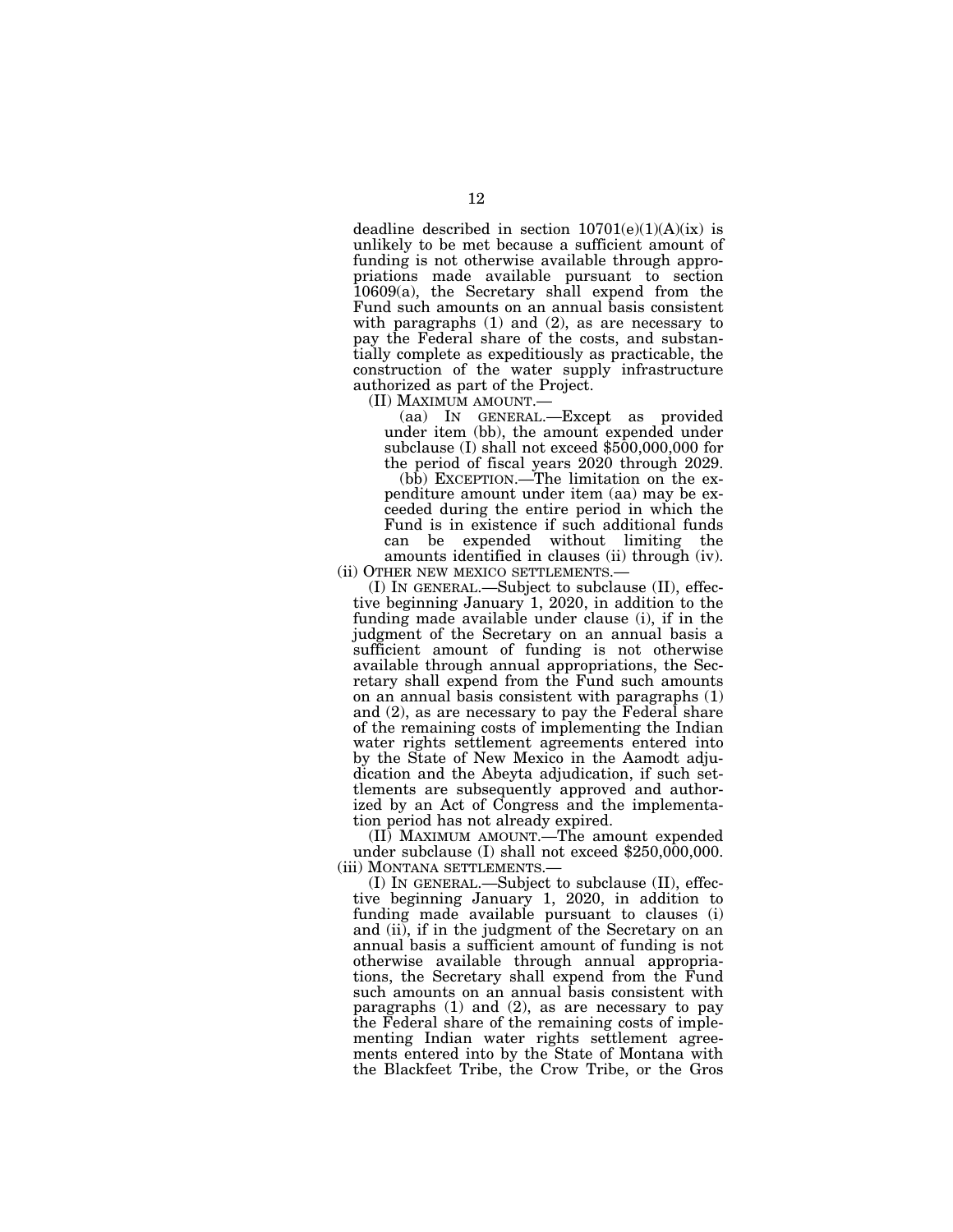Ventre and Assiniboine Tribes of the Fort Belknap Indian Reservation in the judicial proceeding entitled ''In re the General Adjudication of All the Rights to Use Surface and Groundwater in the State of Montana'', if a settlement or settlements are subsequently approved and authorized by an Act of Congress and the implementation period has not already expired.

(II) MAXIMUM AMOUNT.—

(aa) IN GENERAL.—Except as provided under item (bb), the amount expended under subclause (I) shall not exceed \$350,000,000 for the period of fiscal years 2020 through 2029.

(bb) EXCEPTION.—The limitation on the expenditure amount under item (aa) may be exceeded during the entire period in which the Fund is in existence if such additional funds can be expended without limiting the amounts identified in clause (i), (ii), and (iv).

(cc) OTHER FUNDING.—The Secretary shall ensure that any funding under this clause shall be provided in a manner that does not limit the funding available pursuant to clauses (i) and (ii).

(iv) ARIZONA SETTLEMENT.—

(I) IN GENERAL.—Subject to subclause (II), effective beginning January 1, 2020, in addition to funding made available pursuant to clauses (i), (ii), and (iii), if in the judgment of the Secretary on an annual basis a sufficient amount of funding is not otherwise available through annual appropriations, the Secretary shall expend from the Fund such amounts on an annual basis consistent with paragraphs (1) and (2), as are necessary to pay the Federal share of the remaining costs of implementing an Indian water rights settlement agreement entered into by the State of Arizona with the Navajo Nation to resolve the water rights claims of the Nation in the Lower Colorado River basin in Arizona, if a settlement is subsequently approved and authorized by an Act of Congress and the implementation period has not already expired.

(II) MAXIMUM AMOUNT.—

(aa) IN GENERAL.—Except as provided under item (bb), the amount expended under subclause (I) shall not exceed \$100,000,000 for the period of fiscal years 2020 through 2029.

(bb) EXCEPTION.—The limitation on the expenditure amount under item (aa) may be exceeded during the entire period in which the Fund is in existence if such additional funds can be expended without limiting the amounts identified in clauses (i) through (iii).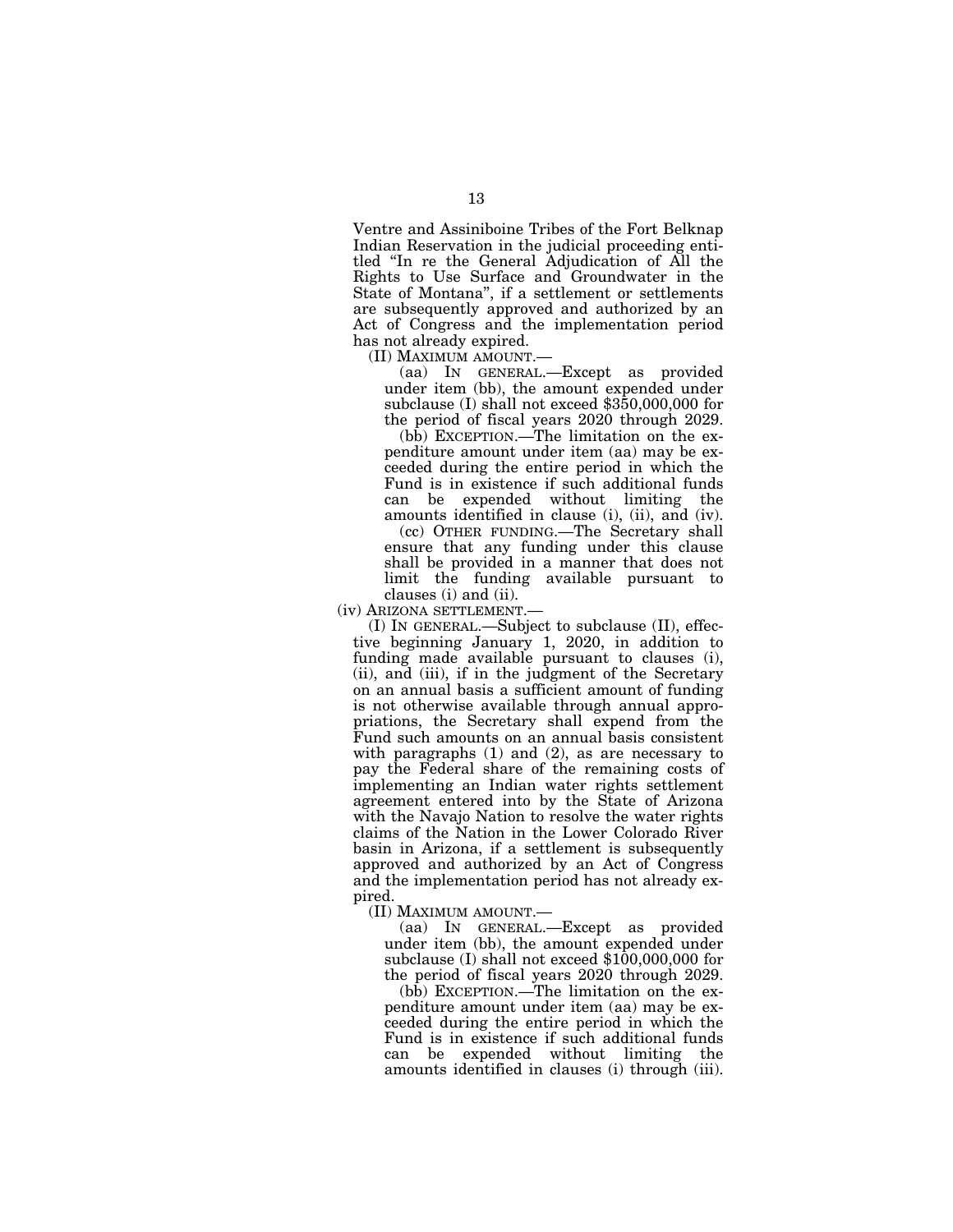(cc) OTHER FUNDING.—The Secretary shall ensure that any funding under this clause shall be provided in a manner that does not limit the funding available pursuant to clauses (i) and (ii).

(C) REVERSION.—If the settlements described in clauses (ii) through (iv) of subparagraph (B) have not been approved and authorized by an Act of Congress by December 31, 2019, the amounts reserved for the settlements shall no longer be reserved by the Secretary pursuant to sub-<br>paragraph (A)(i) and shall revert to the Fund [for any authorized use, as determined by the Secretary.] for any use *authorized under paragraph (2).* 

(d) INVESTMENT OF AMOUNTS.

(1) IN GENERAL.—The Secretary shall invest such portion of the Fund as is not, in the judgment of the Secretary, required to meet current withdrawals.

(2) CREDITS TO FUND.—The interest on, and the proceeds from the sale or redemption of, any obligations held in the Fund shall be credited to, and form a part of, the Fund.

(e) TRANSFERS OF AMOUNTS.— (1) IN GENERAL.—The amounts required to be transferred to the Fund under this section shall be transferred at least monthly from the general fund of the Treasury to the Fund on the basis of estimates made by the Secretary of the Treasury.

(2) ADJUSTMENTS.—Proper adjustment shall be made in amounts subsequently transferred to the extent prior estimates were in excess of or less than the amounts required to be transferred.

ø(f) TERMINATION.—On September 30, 2034—

 $(1)$  the Fund shall terminate; and

 $(2)$  the unexpended and unobligated balance of the Fund shall be transferred to the appropriate fund of the Treasury.

\* \* \* \* \* \* \*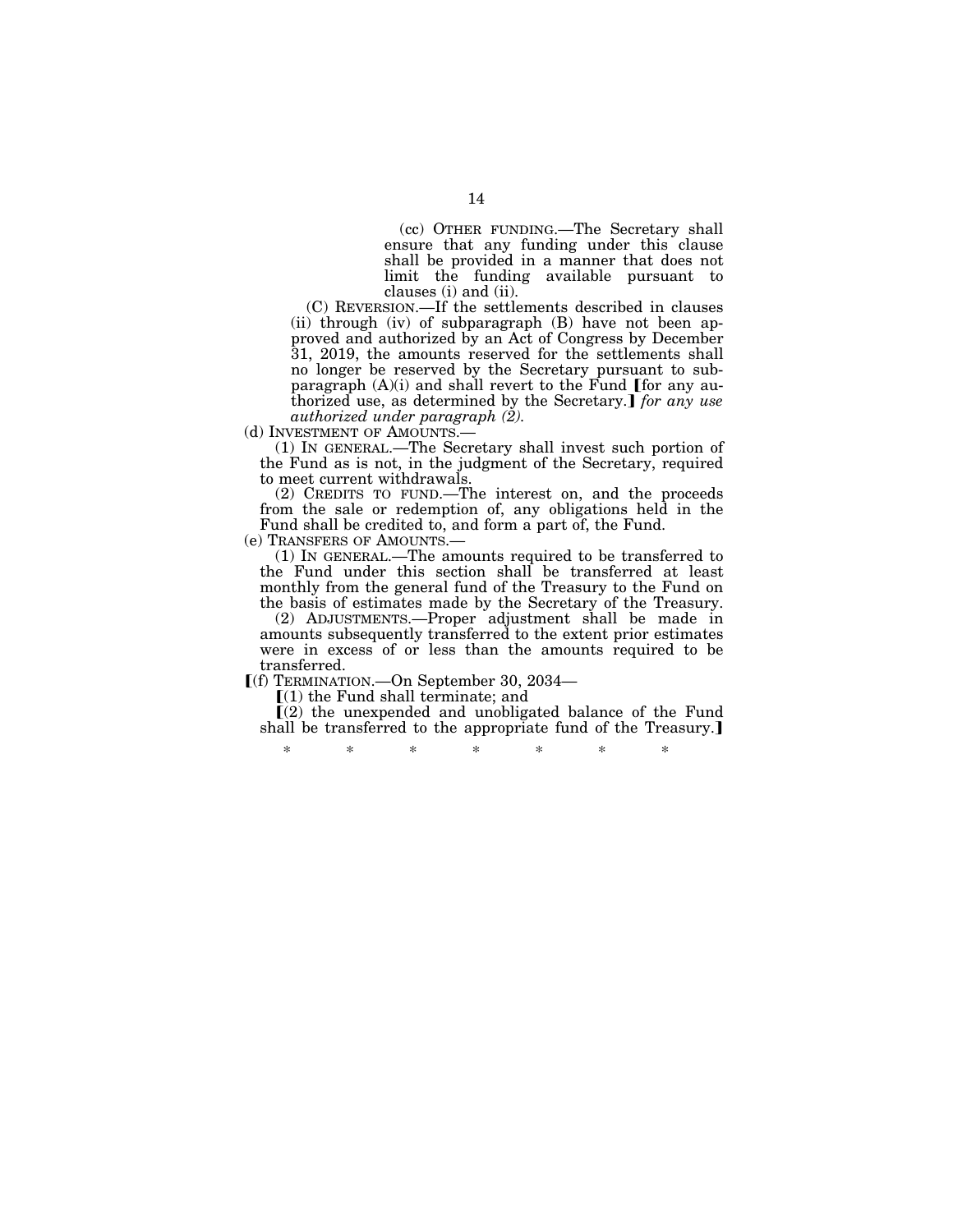#### DISSENTING VIEWS

Negotiating and litigating over water rights is a uniquely executive function, but approving a settlement is a legislative one. Indian water rights settlements are a means of resolving ongoing water rights disputes among tribes, federal and State governments, and other parties. These settlements provide certainty and determine specific terms of water allocation and use.

Once negotiations have concluded and all sides have agreed it is in their mutual best interest—then and only then—the settlement is brought to Congress for ratification and an appropriation is made to settle and close the case.

That's the way it is supposed to work. That's the way it once worked. But over the last two decades, this process has been usurped by Congress. Congress began proposing, negotiating and agreeing to settlements, even when our lawyers and their agencies expressed concerns over the terms of the so-called settlements.

To combat this practice, under Republican leadership, the Natural Resources Committee implemented a policy to assure that settlements were only considered once our lawyers and the relevant agencies agreed that a claim had merit and ought to be settled to save taxpayers the potential of higher costs if the matter went to court. At the outset of this Congress, a Republican amendment was offered to codify this policy in the Committee rules. Specifically, it provided that before an Indian water rights settlement is considered by the Natural Resources Committee that the Departments of Interior and Justice and the plaintiffs all agree to the settlement and that the Office of Management and Budget certifies that it doesn't duplicate claims previously paid, that it doesn't pay meritless claims, and that it is in the best interests of the U.S. taxpayers to approve the settlement rather than to go to court.

The amendment was rejected, opening the floodgates to politically-driven settlement claims being paid regardless of their actual merit and in a manner that often leaves us open to still further claims.

H.R. 1904 greases the skids on this practice by permanently extending the Reclamation Water Settlements Fund, bypassing the appropriations authority of Congress. This fund was first created by the Democrats in 2009 using a budget gimmick to avoid any scoring costs under the analysis of the Congressional Budget Office (CBO). Now, Democrats are looking to capitalize on the same budget gimmick to permanently extend this Fund.

In 2009, when this Fund was authorized, the Democratic-led House approved several water rights settlements that even the Obama Administration expressed concerns over authorizing. One example is the White Mountain Apache Tribe settlement. This settlement had to be fixed several times, most recently in the Fiscal Year 2020 appropriations package. Before it was passed into law,